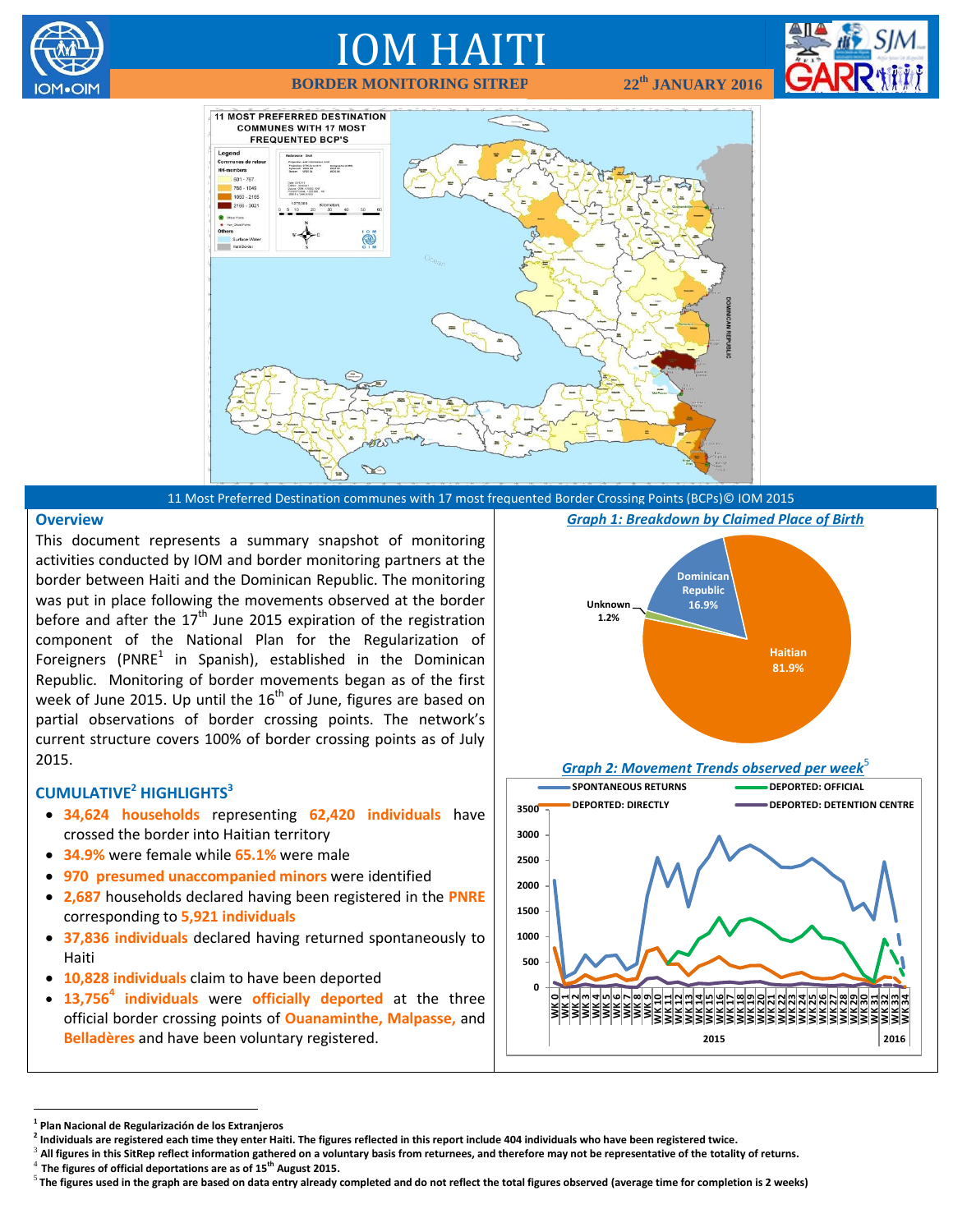

#### **Occupation**

**DR Passport 0.4%**

**Haitian Passport 1.0%**

**DR Birth Certificate 6.2%**

The most common occupation within the DR held by returnees is **agriculture** (**15,977 households**), followed by **construction** (**8,342 households**) and **commerce** (**3,867 households**). Other declared occupations fall within transportation, hotel, maintenance, security, students, among others.

**Haiti ID 20.7%**

**Haitian Birth Certificate 70.3%**



**Types of vulnerabilities**

Among the persons crossing the border, the network encountered **970 cases of presumed unaccompanied minors (UAMs)**. After referral to the relevant government authorities (IBESR) and their partners (UNICEF), **502** of the potential caseload referred were identified as UAMs and the appropriate actions were taken to assist them:

-8000 -6000 -4000 -2000 0 2000 4000

**0-4 5-9 10-14 15-17 18-19 20-24 25-29 30-34**

- **331** were reunited with their parents
- **145** were reunited with other relatives
- **18** are still awaiting family reunification. (*please refer to the UNICEF Flash Update on Bi-National situation - 15 December 2015)*

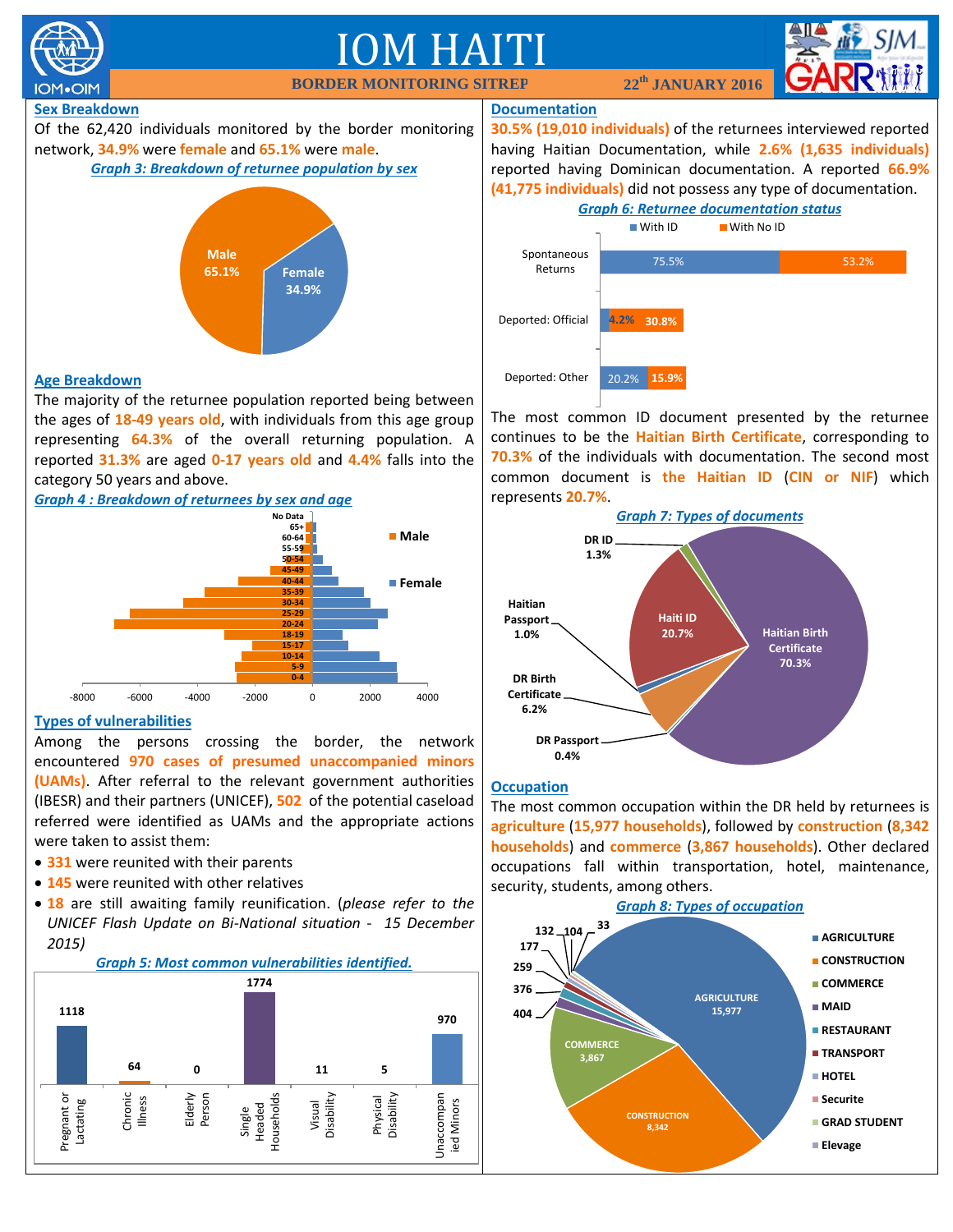

# IM HAITI **BORDER MONITORING SITREP 22th**

**JANUARY 2016**

# **Entry on Haitian Territory**

Of all 62,420 individuals interviewed, **37,836 individuals** declared having returned spontaneously to Haiti. While **10,828 individuals claimed** to have been **deported** into Haitian territory by various DR authorities (Immigration, CESFRONT, Military etc.), **13,756 individuals** have been **officially deported** by DR Immigration (DGM).



#### **Destination and Intentions**

When questioned regarding their intended destination, the following three communes have been most commonly indicated by returnees:

- **Cornillons/Grand Bois** as indicated by **3,527 households**
- **Anse-à-Pitres** as indicated by **2,347 households**
- **Fonds-Verettes** as indicated by **2,004 households**

### *Graph 10: Intended Destination*



Irrespective of the type of returns, the trends observed during previous SitReps remain the same. The returnees have, most commonly, provided the following answers

- Intention to stay with relatives (70.2%).
- Intention to rent a house (12.0%)
- Intention to stay with Friends (5.8%)
- Having nowhere to go (4.9%)
- $\bullet$  Intention to go to into a settlement/camp (1.9%)

#### **Individuals born in the Dominican Republic**

Of all returnees, 4,909 households (corresponding to 19,549 individuals) have at least one member who was born in the DR. More specifically, this corresponds to a total of **10,556 individuals** born in the DR, 6,346 of which were born before January 26<sup>th</sup> 2010. Subsequently, **977 individuals** were verified by UNHCR as being born in the DR before January 26<sup>th</sup> 2010 and as such will fall within UNHCR's mandate. (*please refer to the UNHCR Statistical Update - dated January 4th 2016)*

**OFFICIAL DEPORTATIONS: PROFILING**



### **Family remaining in the Dominican Republic**

When asked about remaining family members in the DR, **38,898 individuals** (6,847 claimed deportees, 24,012 spontaneous returnees and 8,039 officially deported individuals) have indicated still having family members remaining in the DR.

Further questioning regarding the status of these remaining families has revealed that **75.5%** are **Haitians without visa**, **13.7%** are **Haitians with visa** and **6.1%** are **Dominican citizens** or have a **Resident status**.

*Graph 12: Status of returnee's family members remaining in the DR*



#### **Registration in the PNRE**

Of the 34,624 households interviewed by the network, **2,687 households** (representing **– 7.8%** of the returnee population) declared having been registered in the **Dominican PNRE**. Of these 2,687 households, **86.6% returned spontaneously to Haiti, 11.7% claimed** to have been **deported** and **1.6%** have been **officially deported** into Haitian territory.

*Graph13: Registration in the PNRE by return status*

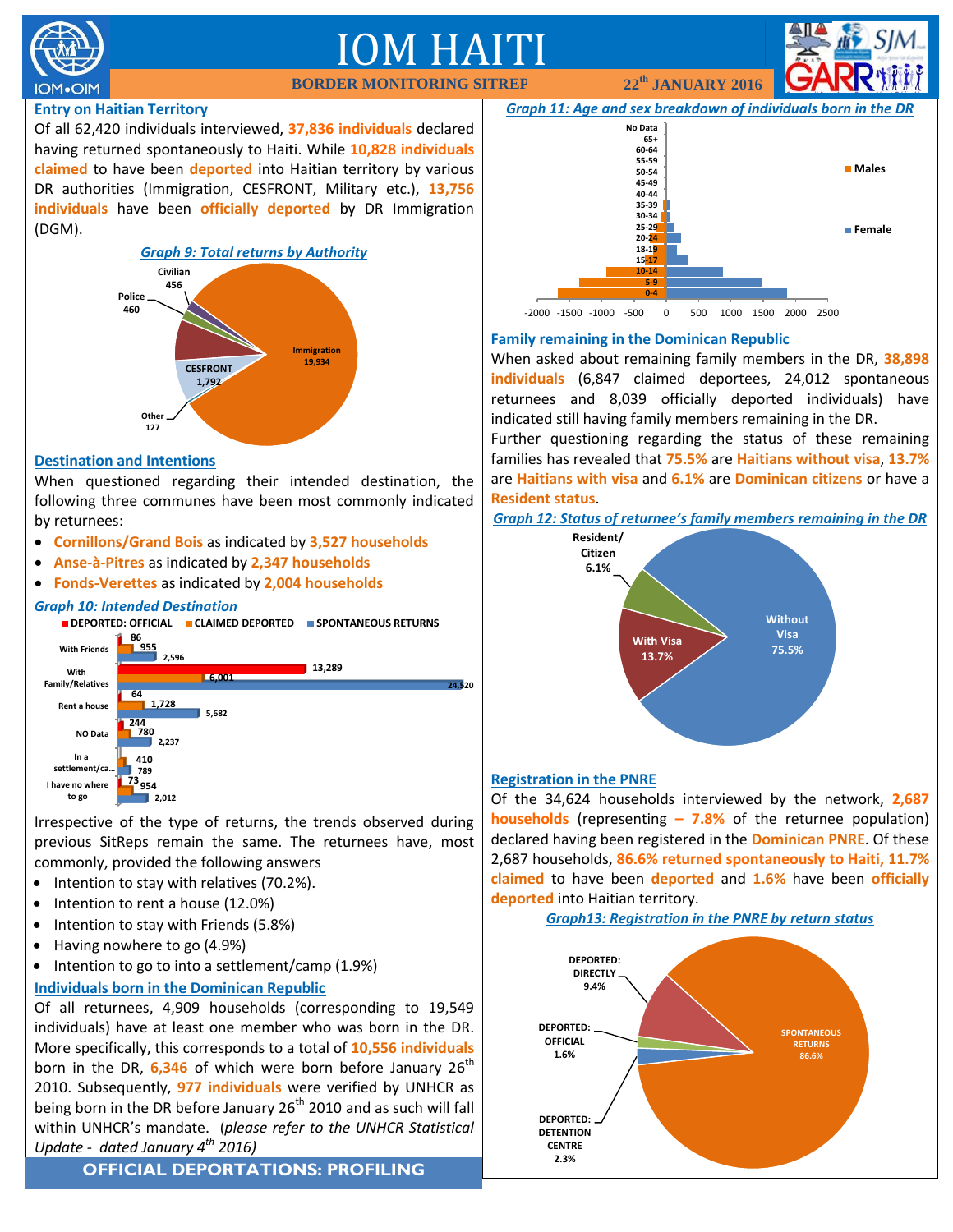

# M HA **BORDER MONITORI**



**WEEKLY REPORT: Border monitoring activities from 14<sup>th</sup><br>2014 <b>12,20th Jonuary 2014** official border crossing points of **Ouanaminthe**, **Malpasse** and **to 20th January 2016.**

**Belladères** and have been voluntary registered. Most of these deportations were conducted by **DR immigration authorities** (**DGM**). The majority of returnees are individuals and not households/families. Indeed, a total of **13,568 households** corresponding to **13,756 individuals** have been officially deported.

# *Table 1: Official Deportations per official BCPs*

| <b>Official BCPs</b> | <b>Households</b><br><b>Deported</b> | <b>Individuals</b><br><b>Deported</b> |
|----------------------|--------------------------------------|---------------------------------------|
| <b>Belladères</b>    | 3,038                                | 3,064                                 |
| <b>Malpasse</b>      | 4.374                                | 4,401                                 |
| <b>Ouanaminthe</b>   | 6,156                                | 6.291                                 |

# **Breakdown by gender and Age**

Of all the 13,756 individuals officially deported, **94.7%** were **male** and **5.3%** were female.

The majority of the officially deported individuals have reported being between the ages of **18-49 years**, individuals from this age group representing **91.7%** of the deported population. A reported **6.2%** are aged between **0-17 years** old and a mere **2.0%** falls into the 50 year plus category. The **average age** of officially deported individuals is **26.5 years old**.

*Graph 15: Age breakdown by sex and age of officially deported* 



# **Vulnerabilities Assessed among Officially Deported**

Among the people officially deported, **579** were **presumed unaccompanied minors** (UAM). These presumed UAMs were referred to the relevant government authority (IBESR) and their partners for appropriated care and status determination.

#### *Graph 16: Most common vulnerabilities assessed among official deported individuals.*



#### **Deportation Procedures**

Of all official deportations, **13,550** have reportedly been carried out by the **General Directory of Migration** (DGM in Spanish), **167** by the **CESFRONT** and **39** by the military.

# *Graph 17: Authority carrying out official deportations*



When questioned about the location from which they were deported, the respondents have indicated the following:

- **12,058 individuals** apprehended in **the street**
- **940** were apprehended in their **residence**
- **695** were apprehended in their **place of employment**. *Graph 18: Location where officially deported individuals were*



# **Family remaining in the Dominican Republic**

A reported **7,896** of officially deported individuals have indicated still having **family members remaining in the DR**. They have indicated the following:

- **6,133** have **close relatives** remaining
- **803** have **children** (**daughter/son**) remaining in DR
- **710** have their spouse (**husband/wife**) still in DR *Graph 19: Returnees family status in the DR*